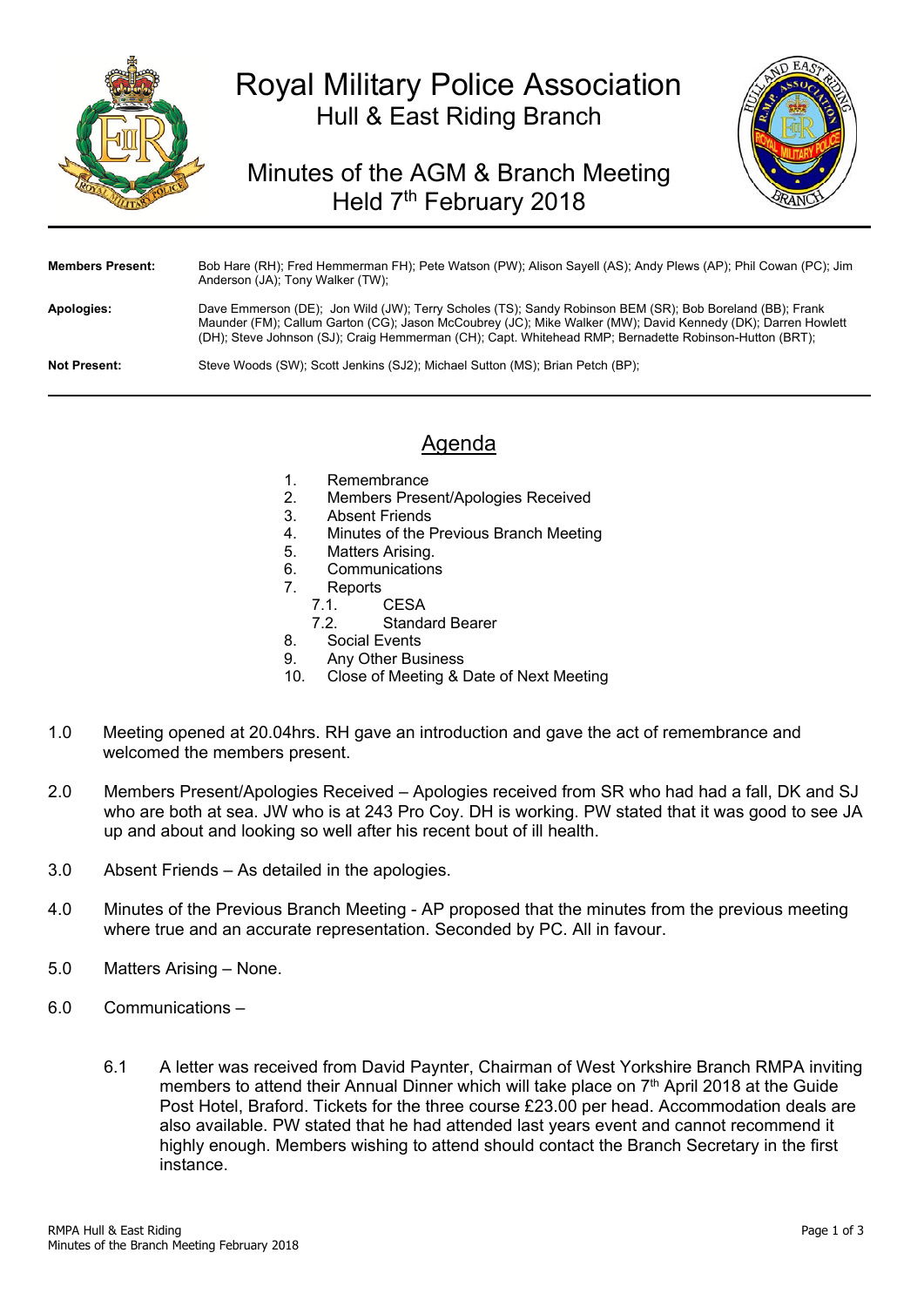#### 6.2 An email was received from the Association Secretary which forwarded the following from the British Legion:

*Subject: Help us find WW2 Veterans!* 

*To: All Branches* 

*Please circulate this email to as many members as possible.* 

*The Royal British Legion wants to take all surviving veterans of the Second World War on a free Remembrance tour to where they served during their time in the Armed Forces.* 

*Tours will take place throughout 2018 and will give WW2 veterans the chance to meet up with fellow veterans and pay their respects at battlefield sites, cemeteries and memorials. The Treasury is enabling these free tours to be funded by Libor fines, and will enable the veterans to return with a family member and carer.* 

*No database exists of WW2 veterans who are still alive today, so the Legion is asking the public to help us make sure every surviving veteran can take part. If you're a grandchild, neighbour or carer and know someone who fought in WW2, please tell them about this opportunity and encourage them to sign up!* 

*For more information, please visit the Legion's website using the following link: https://www.britishlegion.org.uk/community/news/remembrance/help-us-find-ww2-veterans-for-freeremembrance-tours/* 

*Regards,* 

*Alanna Meharg Membership Support Officer* 

- 6.3 An email was received from the Association Secretary promoting the 'Ride to the wall' event. A poster of which was passed around to members and will be displayed on the Facebook site.
- 7.0 Reports
	- 7.1 CESA Report . The following information was passed by SR who had attended the event:
		- 7.1.1 Nuclear Vets and the Aden Vets was in talks with each other regarding the collaboration of a service at the Minster. This will take in the annual CESA and AVA church service also will incorporate the laying up of the BNTV standard. Further information will be presented to CESA meeting as and when it is available.
		- 7.1.2 Mr M. Heron said that Perris Coupland passed away and 4standards, 4 other members of Associations attended. Due to the fact that he was Jewish the funerals take place within a day or so not enough time was available to inform other branches. (PW Note: Mr. Coupland was a dedicated veteran and worked tirelessly for CESA and other Associations over the years. He was one of the driving forces behind the organisation of the Remembrance Parade in Hull for many many years and will be sadly missed.)
	- 7.2 Standard Bearer PW confirmed that the Branch Standard was carried at the "Englishman 'Tug'" Remembrance Service at the Hull Minster during January.
- 8.0 Social Events
	- 8.1 Annual Dinner 2018 PW raised the point regarding Honoured Guests. RH proposed that we have just one honoured guest, plus partner. TW seconded. PW proposed that we invite the OC of 150 Pro Coy RMP plus partner, AS seconded. All in favour. PW will write to the OC.
	- 8.2 PW proposed that we create an entertainments committee to better manage the events side of the Branch, including but not exclusively the Annual Dinner. This is something that PW, RH and FH had discussed in an impromptu committee meeting during the Aden Veterans Annual